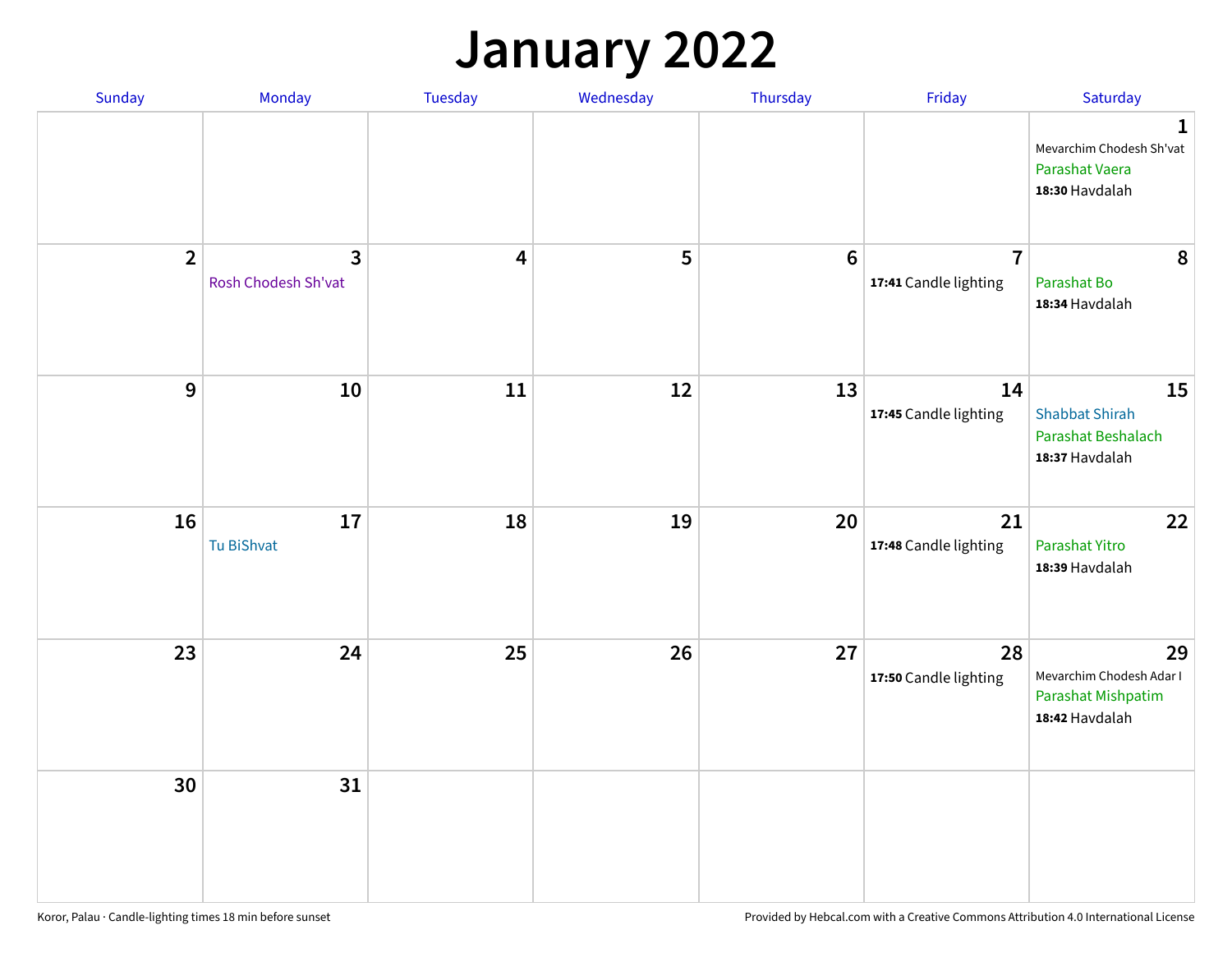# **February 2022**

| Sunday           | Monday         | <b>Tuesday</b>                      | Wednesday                             | Thursday | Friday                                           | Saturday                                                                                          |
|------------------|----------------|-------------------------------------|---------------------------------------|----------|--------------------------------------------------|---------------------------------------------------------------------------------------------------|
|                  |                | $\mathbf{1}$<br>Rosh Chodesh Adar I | $\overline{2}$<br>Rosh Chodesh Adar I | 3        | $\overline{\mathbf{4}}$<br>17:52 Candle lighting | 5<br>Parashat Terumah<br>18:43 Havdalah                                                           |
| $\boldsymbol{6}$ | $\overline{7}$ | 8                                   | $\mathbf 9$                           | 10       | 11<br>17:54 Candle lighting                      | 12<br>Parashat Tetzaveh<br>18:44 Havdalah                                                         |
| 13               | 14             | 15<br><b>Purim Katan</b>            | 16                                    | 17       | 18<br>17:55 Candle lighting                      | 19<br>Parashat Ki Tisa<br>18:45 Havdalah                                                          |
| 20               | 21             | 22                                  | 23                                    | 24       | 25<br>17:55 Candle lighting                      | 26<br><b>Shabbat Shekalim</b><br>Mevarchim Chodesh Adar II<br>Parashat Vayakhel<br>18:45 Havdalah |
| 27               | 28             |                                     |                                       |          |                                                  |                                                                                                   |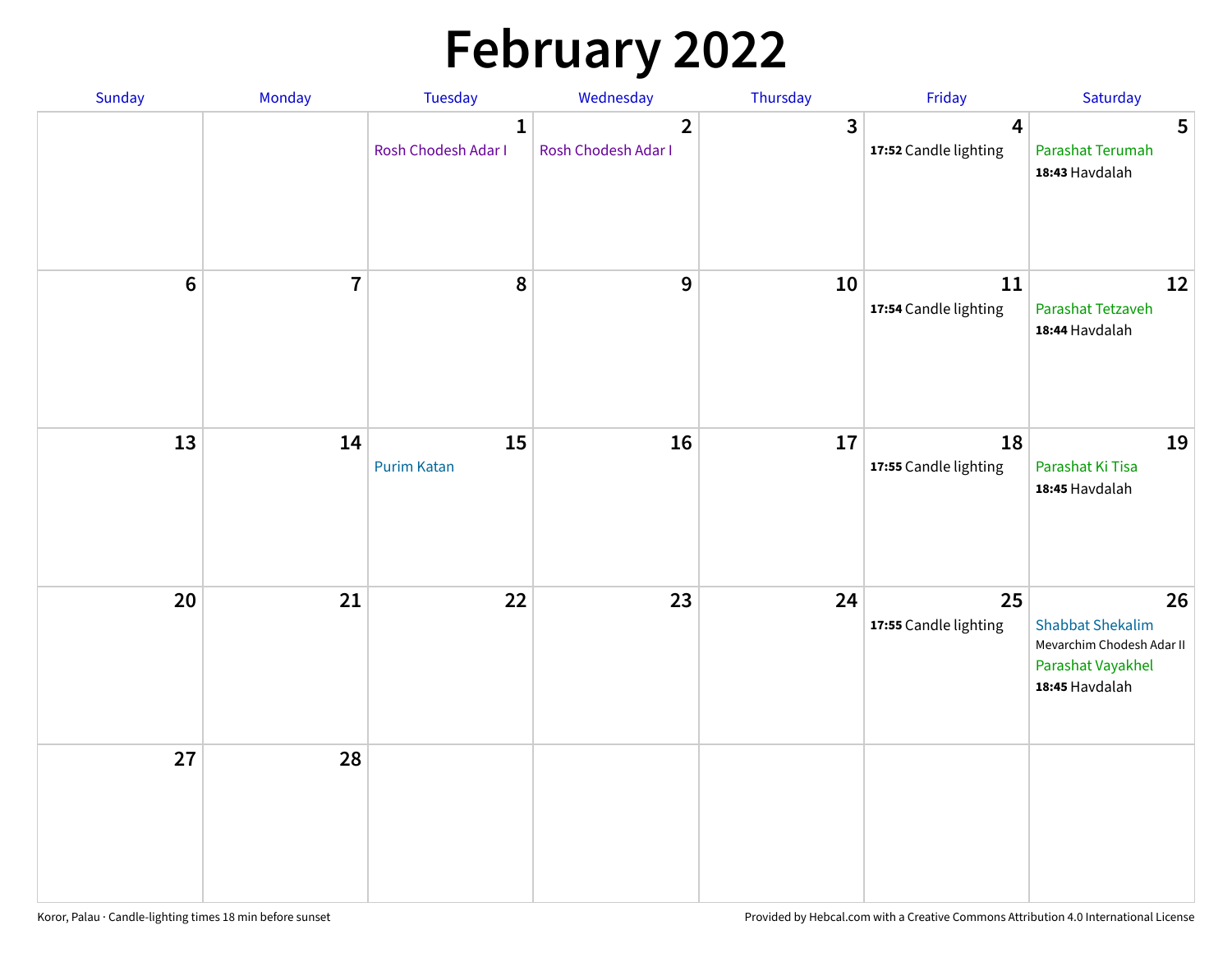## **March 2022**

| Sunday | Monday         | <b>Tuesday</b> | Wednesday                                                                                | Thursday                  | Friday                                                                   | Saturday                                                                                   |
|--------|----------------|----------------|------------------------------------------------------------------------------------------|---------------------------|--------------------------------------------------------------------------|--------------------------------------------------------------------------------------------|
|        |                | $\mathbf{1}$   | $\overline{2}$                                                                           | 3<br>Rosh Chodesh Adar II | $\overline{\mathbf{4}}$<br>Rosh Chodesh Adar II<br>17:55 Candle lighting | 5<br>Parashat Pekudei<br>18:45 Havdalah                                                    |
| $6\,$  | $\overline{7}$ | 8              | 9                                                                                        | 10                        | 11<br>17:55 Candle lighting                                              | 12<br><b>Shabbat Zachor</b><br>Parashat Vayikra<br>18:44 Havdalah                          |
| 13     | 14             | 15             | 16<br>05:08 Fast begins<br><b>Ta'anit Esther</b><br>18:38 Fast ends<br><b>Erev Purim</b> | 17<br>Purim               | 18<br><b>Shushan Purim</b><br>17:55 Candle lighting                      | 19<br><b>Parashat Tzav</b><br>18:44 Havdalah                                               |
| 20     | 21             | 22             | 23                                                                                       | 24                        | 25<br>17:54 Candle lighting                                              | 26<br><b>Shabbat Parah</b><br>Mevarchim Chodesh Nisan<br>Parashat Shmini<br>18:43 Havdalah |
| 27     | 28             | 29             | 30                                                                                       | 31                        |                                                                          |                                                                                            |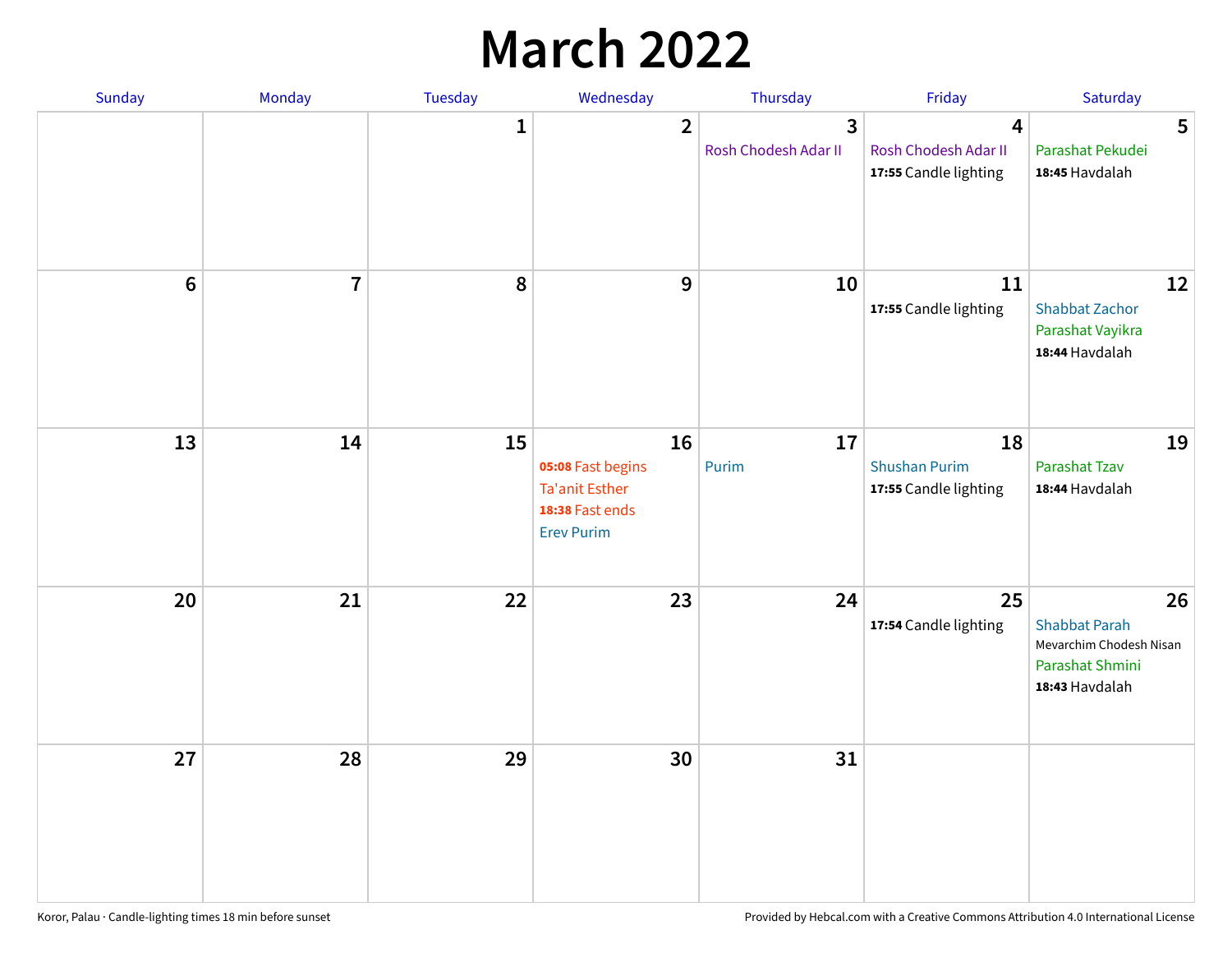## **April 2022**

| <b>Sunday</b>                            | Monday                  | Tuesday                | Wednesday             | Thursday                                        | Friday                                                                                            | Saturday                                                                                                            |
|------------------------------------------|-------------------------|------------------------|-----------------------|-------------------------------------------------|---------------------------------------------------------------------------------------------------|---------------------------------------------------------------------------------------------------------------------|
|                                          |                         |                        |                       |                                                 | 1<br>17:53 Candle lighting                                                                        | $\overline{2}$<br><b>Shabbat HaChodesh</b><br><b>Rosh Chodesh Nisan</b><br><b>Parashat Tazria</b><br>18:43 Havdalah |
| 3                                        | 4                       | 5                      | $6\phantom{1}$        | $\overline{7}$                                  | 8<br>17:53 Candle lighting                                                                        | 9<br><b>Shabbat HaGadol</b><br>Parashat Metzora<br>18:42 Havdalah                                                   |
| 10                                       | 11<br>Yom HaAliyah      | 12                     | 13                    | 14                                              | 15<br>04:52 Fast begins<br><b>Ta'anit Bechorot</b><br><b>Erev Pesach</b><br>17:52 Candle lighting | 16<br>Pesach I<br>18:42 Candle lighting                                                                             |
| 17<br><b>Pesach II</b><br>18:42 Havdalah | 18<br>Pesach III (CH"M) | 19<br>Pesach IV (CH"M) | 20<br>Pesach V (CH"M) | 21<br>Pesach VI (CH"M)<br>17:52 Candle lighting | 22<br><b>Pesach VII</b><br>17:52 Candle lighting                                                  | 23<br><b>Pesach VIII</b><br>18:42 Havdalah                                                                          |
| 24                                       | 25                      | 26                     | 27                    | 28<br>Yom HaShoah                               | 29<br>17:52 Candle lighting                                                                       | 30<br>Mevarchim Chodesh Iyyar<br>Parashat Achrei Mot<br>18:43 Havdalah                                              |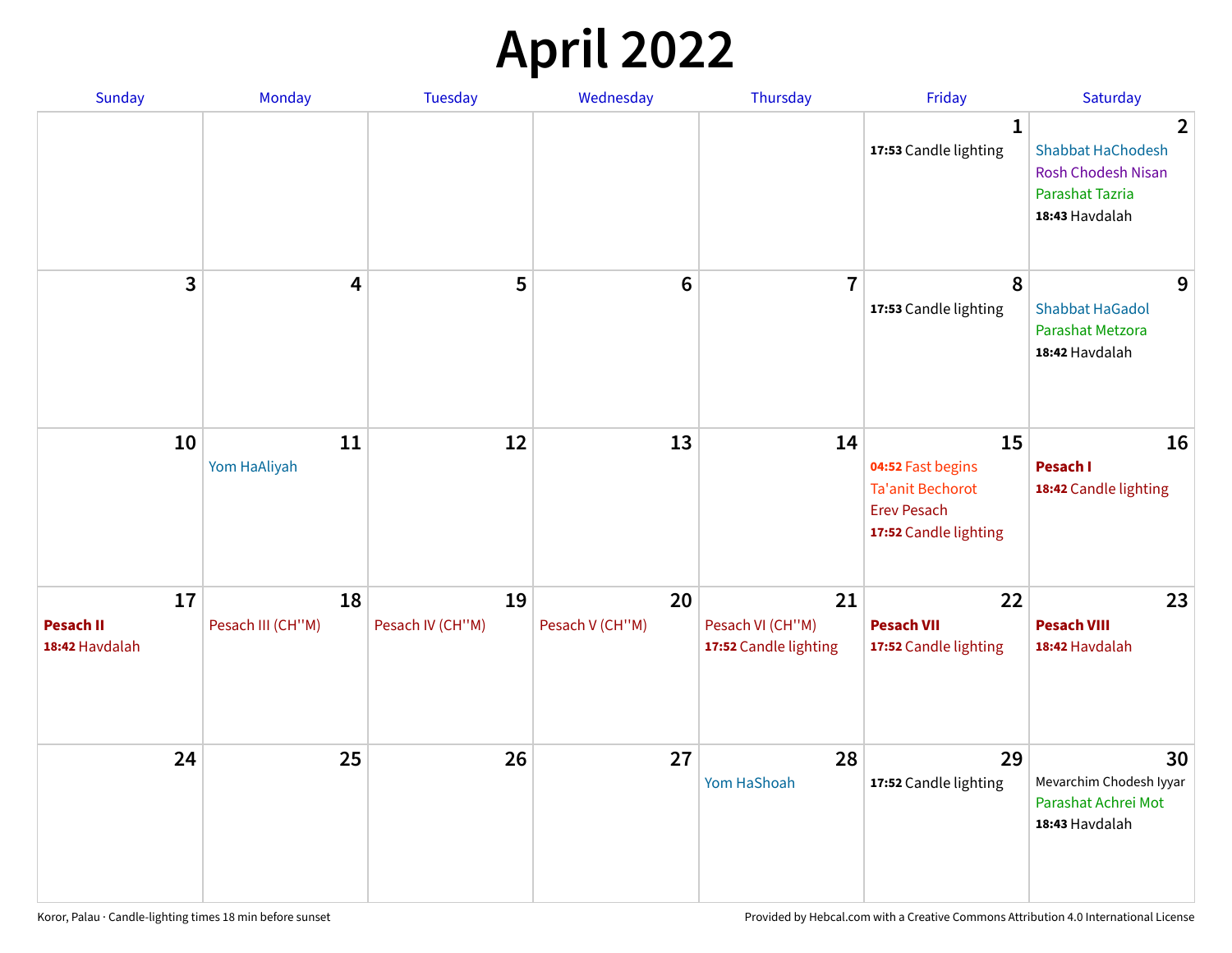## **May 2022**

| <b>Sunday</b>                      | Monday                               | Tuesday                         | Wednesday          | Thursday            | Friday                                   | Saturday                                                               |
|------------------------------------|--------------------------------------|---------------------------------|--------------------|---------------------|------------------------------------------|------------------------------------------------------------------------|
| $\mathbf{1}$<br>Rosh Chodesh Iyyar | $\overline{2}$<br>Rosh Chodesh Iyyar | 3                               | 4<br>Yom HaZikaron | 5<br>Yom HaAtzma'ut | $6\phantom{1}6$<br>17:53 Candle lighting | $\overline{7}$<br>Parashat Kedoshim<br>18:44 Havdalah                  |
| $\pmb{8}$                          | $9$                                  | 10                              | 11                 | 12                  | 13<br>17:53 Candle lighting              | 14<br><b>Parashat Emor</b><br>18:45 Havdalah                           |
| 15<br>Pesach Sheni                 | 16                                   | 17                              | 18                 | 19<br>Lag BaOmer    | 20<br>17:54 Candle lighting              | 21<br>Parashat Behar<br>18:46 Havdalah                                 |
| 22                                 | 23                                   | 24                              | 25                 | 26                  | 27<br>17:56 Candle lighting              | 28<br>Mevarchim Chodesh Sivan<br>Parashat Bechukotai<br>18:48 Havdalah |
| 29<br>Yom Yerushalayim             | 30                                   | 31<br><b>Rosh Chodesh Sivan</b> |                    |                     |                                          |                                                                        |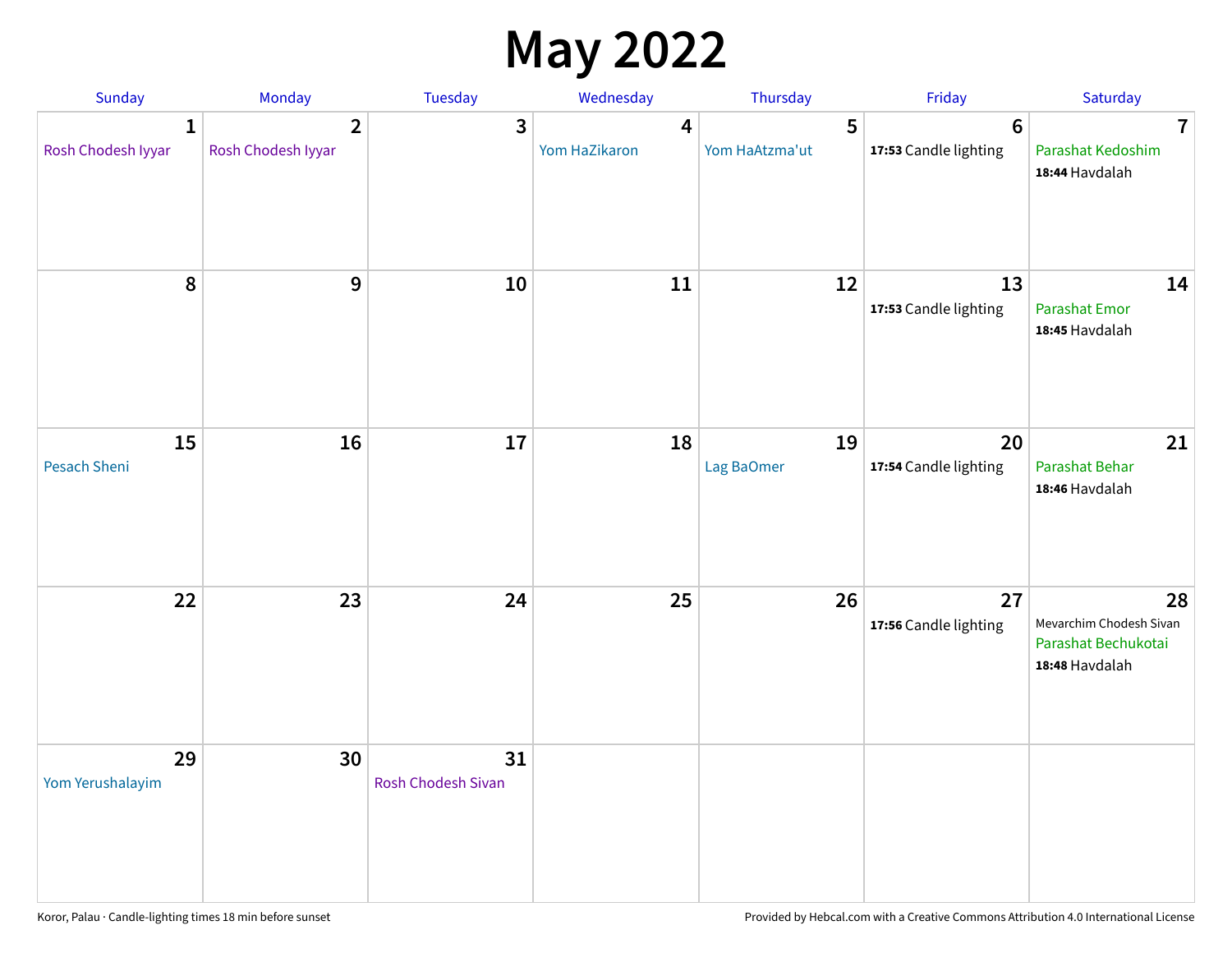#### **June 2022**

| Sunday                                         | Monday                                                | Tuesday        | Wednesday                | Thursday                        | Friday                      | Saturday                                                               |
|------------------------------------------------|-------------------------------------------------------|----------------|--------------------------|---------------------------------|-----------------------------|------------------------------------------------------------------------|
|                                                |                                                       |                | 1                        | $\overline{2}$                  | 3<br>17:58 Candle lighting  | 4<br><b>Erev Shavuot</b><br>Parashat Bamidbar<br>18:50 Candle lighting |
| 5<br><b>Shavuot I</b><br>18:50 Candle lighting | $6\phantom{1}$<br><b>Shavuot II</b><br>18:51 Havdalah | $\overline{7}$ | 8                        | 9                               | 10<br>17:59 Candle lighting | 11<br><b>Parashat Nasso</b><br>18:52 Havdalah                          |
| 12                                             | 13                                                    | 14             | 15                       | 16                              | 17<br>18:01 Candle lighting | 18<br>Parashat Beha'alotcha<br>18:54 Havdalah                          |
| 19                                             | 20                                                    | 21             | 22                       | 23                              | 24<br>18:02 Candle lighting | 25<br>Mevarchim Chodesh Tamuz<br>Parashat Sh'lach<br>18:55 Havdalah    |
| 26                                             | 27                                                    | 28             | 29<br>Rosh Chodesh Tamuz | 30<br><b>Rosh Chodesh Tamuz</b> |                             |                                                                        |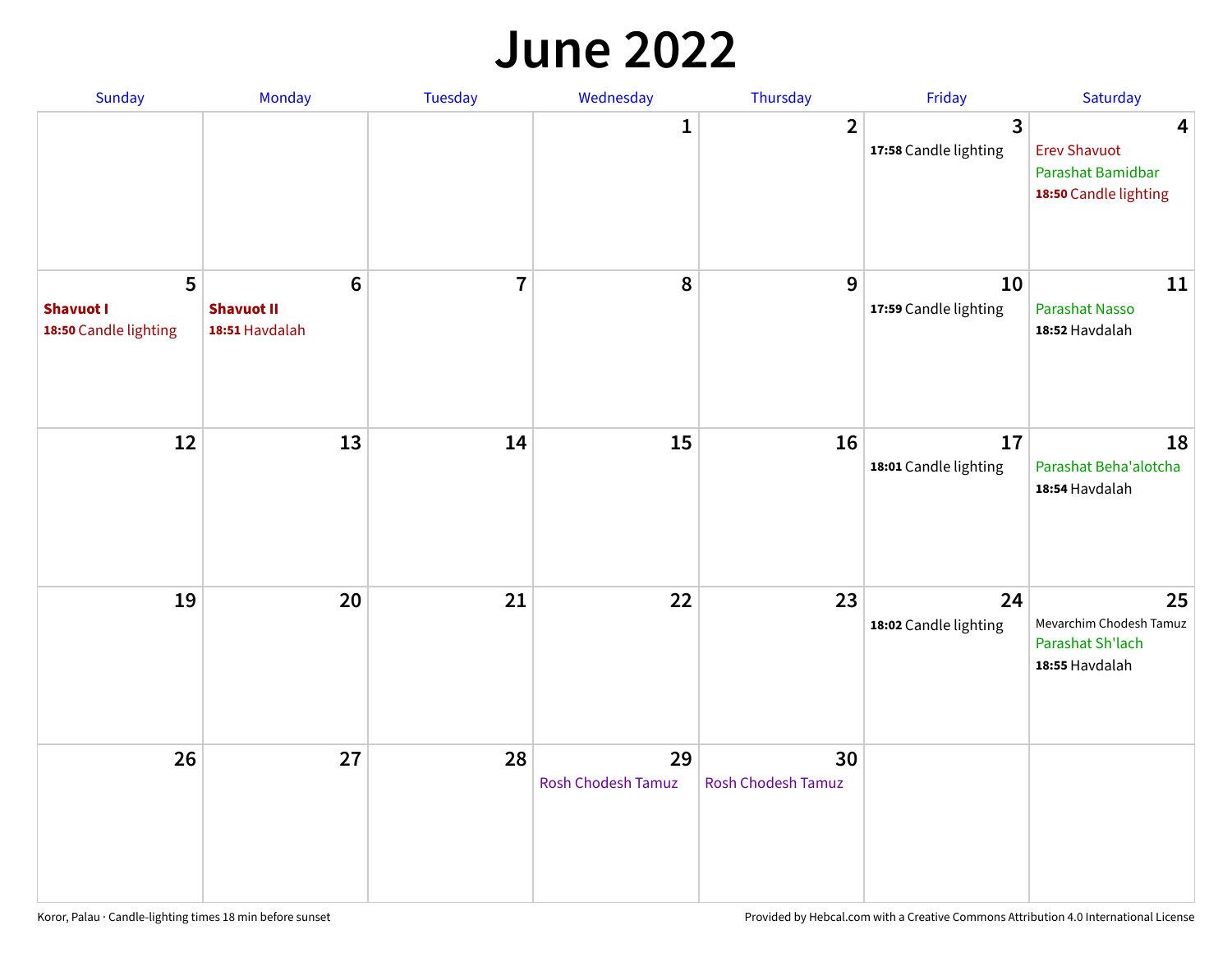## **July 2022**

| Sunday                                                           | Monday     | Tuesday | Wednesday | Thursday       | Friday                                                | Saturday                                                                |
|------------------------------------------------------------------|------------|---------|-----------|----------------|-------------------------------------------------------|-------------------------------------------------------------------------|
|                                                                  |            |         |           |                | $\mathbf{1}$<br>18:04 Candle lighting                 | $\overline{2}$<br>Parashat Korach<br>18:56 Havdalah                     |
| $\overline{\mathbf{3}}$                                          | 4          | 5       | $\bf 6$   | $\overline{7}$ | 8<br>18:05 Candle lighting                            | 9<br><b>Parashat Chukat</b><br>18:57 Havdalah                           |
| 10                                                               | ${\bf 11}$ | 12      | 13        | 14             | 15<br>18:05 Candle lighting                           | 16<br><b>Parashat Balak</b><br>18:57 Havdalah                           |
| 17<br>04:47 Fast begins<br><b>Tzom Tammuz</b><br>18:51 Fast ends | 18         | 19      | 20        | 21             | 22<br>18:05 Candle lighting                           | 23<br>Mevarchim Chodesh Av<br><b>Parashat Pinchas</b><br>18:56 Havdalah |
| 24                                                               | 25         | 26      | 27        | 28             | 29<br><b>Rosh Chodesh Av</b><br>18:04 Candle lighting | 30<br>Parashat Matot-Masei<br>18:55 Havdalah                            |
| 31                                                               |            |         |           |                |                                                       |                                                                         |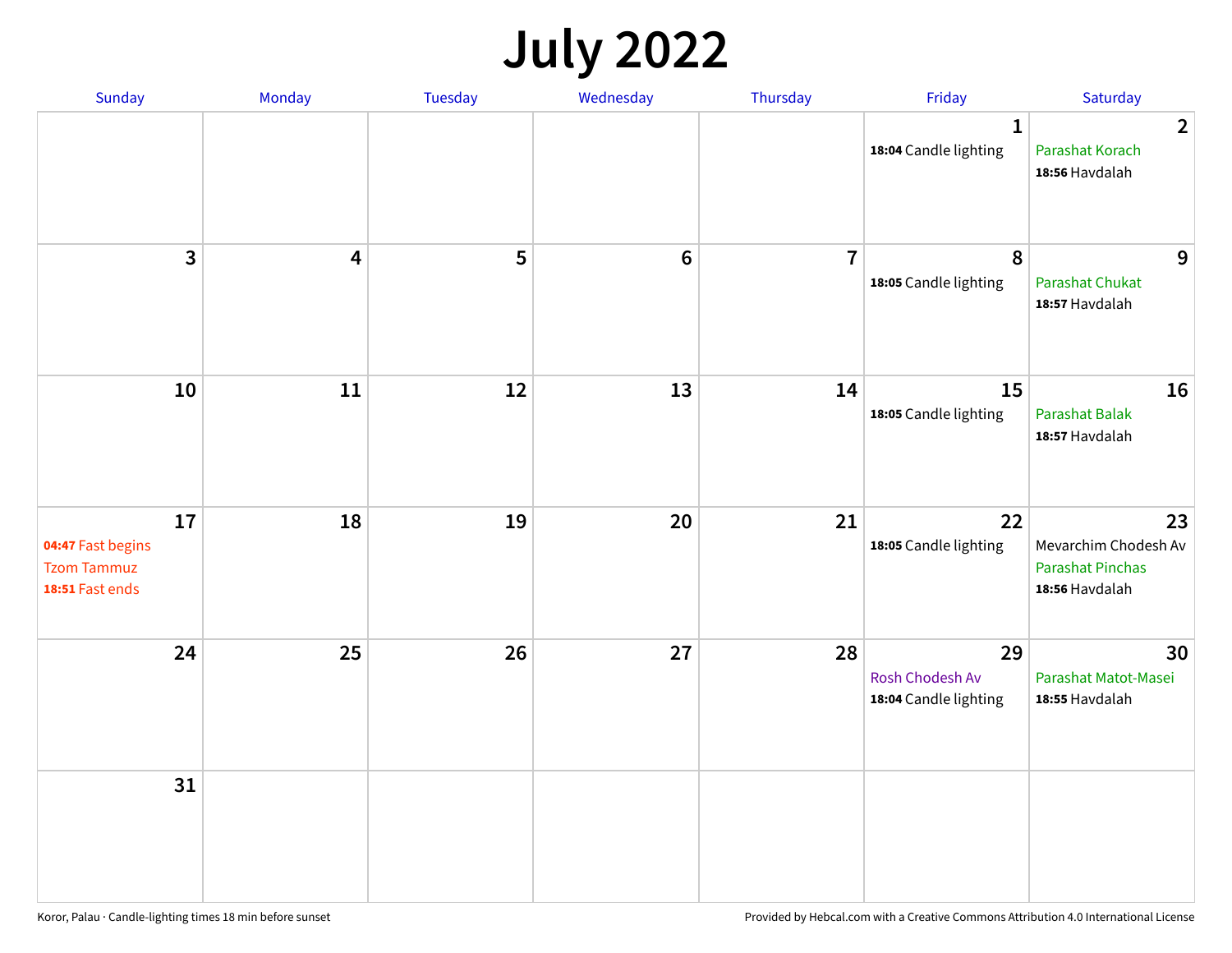## **August 2022**

| Sunday                                                      | Monday       | Tuesday        | Wednesday | Thursday | Friday                                 | Saturday                                                                                                                       |
|-------------------------------------------------------------|--------------|----------------|-----------|----------|----------------------------------------|--------------------------------------------------------------------------------------------------------------------------------|
|                                                             | $\mathbf{1}$ | $\overline{2}$ | 3         | 4        | 5<br>18:02 Candle lighting             | $6\phantom{1}6$<br><b>Shabbat Chazon</b><br>18:20 Fast begins<br>Erev Tish'a B'Av<br><b>Parashat Devarim</b><br>18:53 Havdalah |
| $\overline{7}$<br>Tish'a B'Av (observed)<br>18:46 Fast ends | ${\bf 8}$    | 9              | 10        | 11       | 12<br>Tu B'Av<br>18:00 Candle lighting | 13<br><b>Shabbat Nachamu</b><br>Parashat Vaetchanan<br>18:50 Havdalah                                                          |
| 14                                                          | 15           | 16             | 17        | 18       | 19<br>17:57 Candle lighting            | 20<br>Mevarchim Chodesh Elul<br><b>Parashat Eikev</b><br>18:47 Havdalah                                                        |
| 21                                                          | 22           | 23             | 24        | 25       | 26<br>17:54 Candle lighting            | 27<br><b>Rosh Chodesh Elul</b><br>Parashat Re'eh<br>18:44 Havdalah                                                             |
| 28<br>Rosh Hashana LaBehemot<br>Rosh Chodesh Elul           | 29           | 30             | 31        |          |                                        |                                                                                                                                |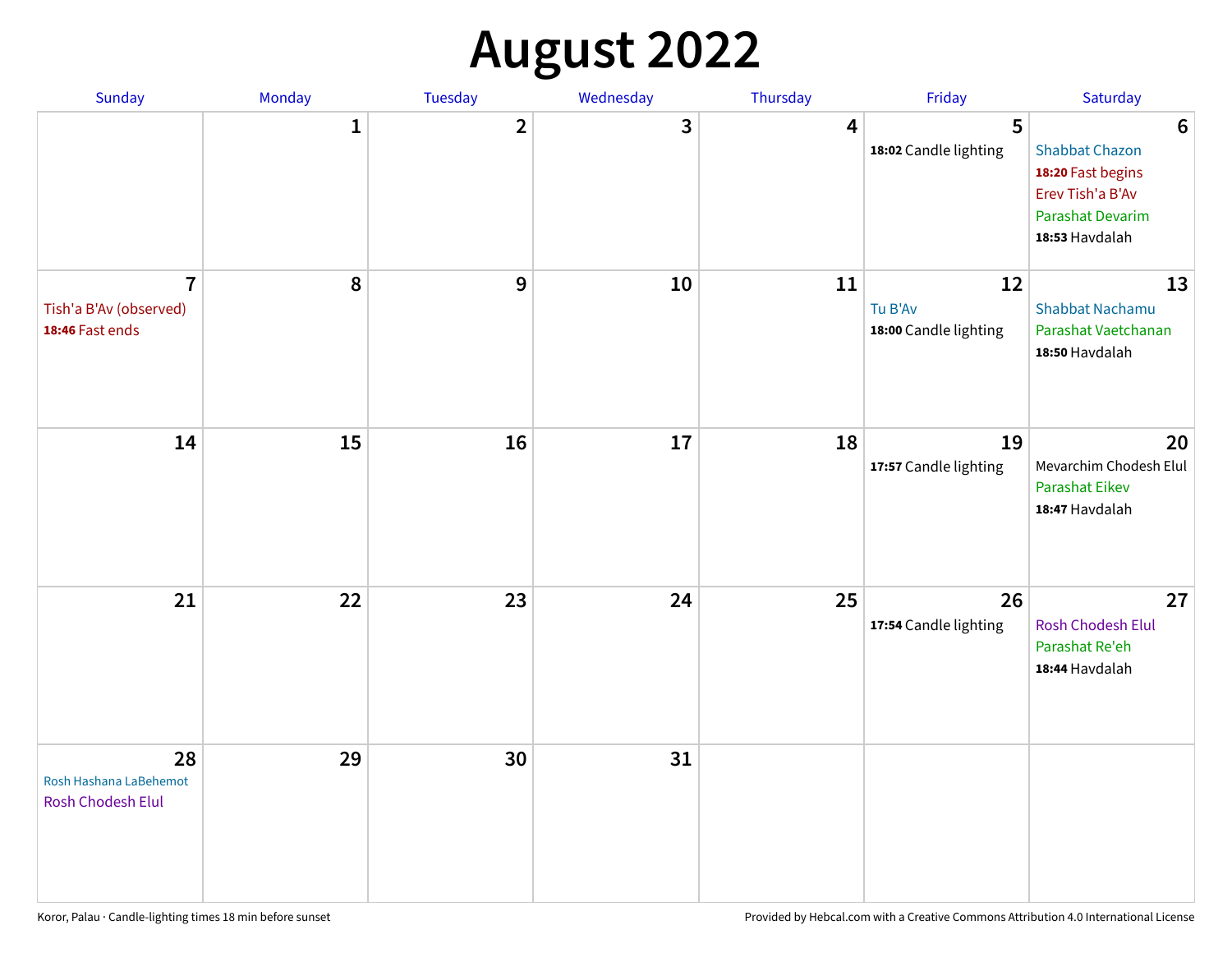## **September 2022**

| Sunday                                           | Monday                                           | Tuesday                                        | Wednesday                                                          | Thursday     | Friday                                  | Saturday                                                  |
|--------------------------------------------------|--------------------------------------------------|------------------------------------------------|--------------------------------------------------------------------|--------------|-----------------------------------------|-----------------------------------------------------------|
|                                                  |                                                  |                                                |                                                                    | $\mathbf{1}$ | $\overline{2}$<br>17:51 Candle lighting | 3<br><b>Parashat Shoftim</b><br>18:40 Havdalah            |
| $\overline{\mathbf{4}}$                          | 5                                                | $6\phantom{1}6$                                | $\overline{7}$                                                     | 8            | $\overline{9}$<br>17:47 Candle lighting | 10<br>Parashat Ki Teitzei<br>18:36 Havdalah               |
| 11                                               | 12                                               | 13                                             | 14                                                                 | 15           | 16<br>17:43 Candle lighting             | 17<br>Leil Selichot<br>Parashat Ki Tavo<br>18:32 Havdalah |
| 18                                               | 19                                               | 20                                             | 21                                                                 | 22           | 23<br>17:39 Candle lighting             | 24<br>Parashat Nitzavim<br>18:28 Havdalah                 |
| 25<br>Erev Rosh Hashana<br>17:38 Candle lighting | 26<br>Rosh Hashana 5783<br>18:27 Candle lighting | 27<br><b>Rosh Hashana II</b><br>18:27 Havdalah | 28<br>04:50 Fast begins<br><b>Tzom Gedaliah</b><br>18:20 Fast ends | 29           | 30<br>17:36 Candle lighting             |                                                           |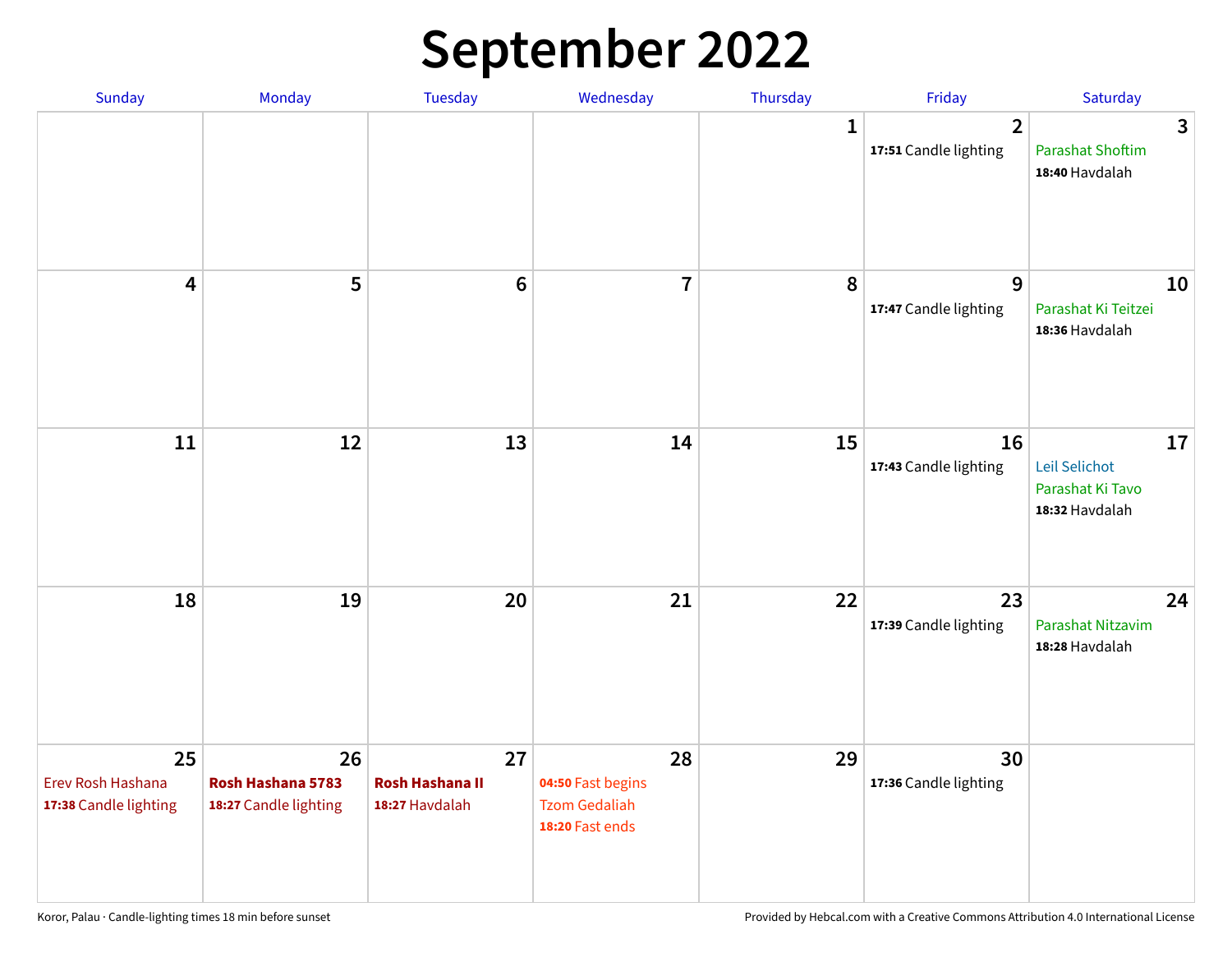## **October 2022**

| Sunday                                                   | Monday                                               | <b>Tuesday</b>                                                    | Wednesday                                | Thursday               | Friday                                         | Saturday                                                                |
|----------------------------------------------------------|------------------------------------------------------|-------------------------------------------------------------------|------------------------------------------|------------------------|------------------------------------------------|-------------------------------------------------------------------------|
|                                                          |                                                      |                                                                   |                                          |                        |                                                | 1<br><b>Shabbat Shuva</b><br>Parashat Vayeilech<br>18:24 Havdalah       |
| $\overline{2}$                                           | $\overline{\mathbf{3}}$                              | $\overline{4}$<br><b>Erev Yom Kippur</b><br>17:33 Candle lighting | 5<br><b>Yom Kippur</b><br>18:22 Havdalah | 6                      | $\overline{7}$<br>17:32 Candle lighting        | 8<br>Parashat Ha'Azinu<br>18:21 Havdalah                                |
| 9<br><b>Erev Sukkot</b><br>17:31 Candle lighting         | 10<br><b>Sukkot I</b><br>18:20 Candle lighting       | 11<br><b>Sukkot II</b><br>18:20 Havdalah                          | 12<br>Sukkot III (CH"M)                  | 13<br>Sukkot IV (CH"M) | 14<br>Sukkot V (CH"M)<br>17:29 Candle lighting | 15<br>Sukkot VI (CH"M)<br>18:18 Havdalah                                |
| 16<br>Sukkot VII (Hoshana Raba)<br>17:28 Candle lighting | 17<br><b>Shmini Atzeret</b><br>18:17 Candle lighting | 18<br><b>Simchat Torah</b><br>18:17 Havdalah                      | 19                                       | 20                     | 21<br>17:26 Candle lighting                    | 22<br>Mevarchim Chodesh Cheshvan<br>Parashat Bereshit<br>18:16 Havdalah |
| 23                                                       | 24                                                   | 25<br>Rosh Chodesh Cheshvan                                       | 26<br>Rosh Chodesh Cheshvan              | 27                     | 28<br>17:24 Candle lighting                    | 29<br><b>Parashat Noach</b><br>18:14 Havdalah                           |
| 30                                                       | 31                                                   |                                                                   |                                          |                        |                                                |                                                                         |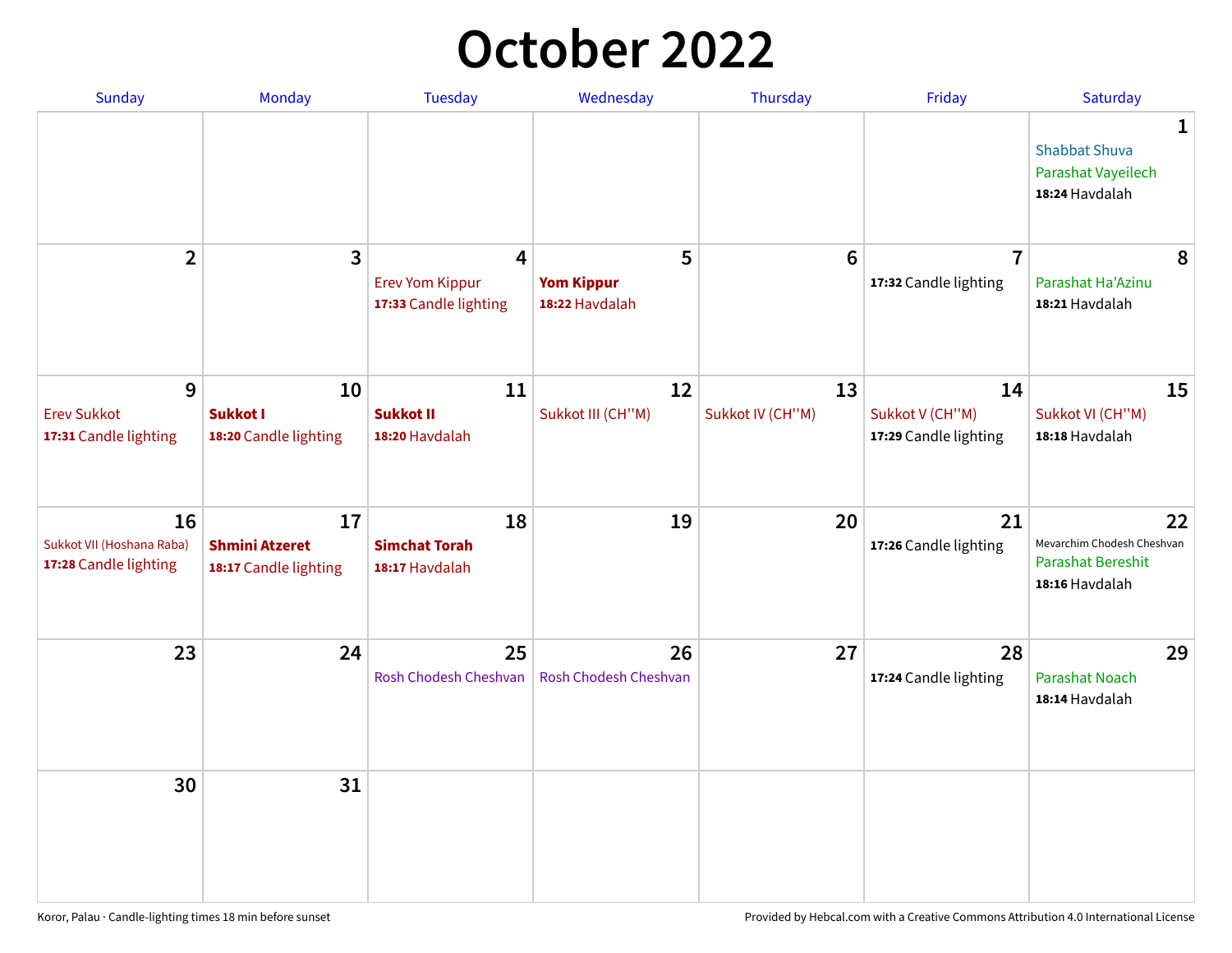#### **November 2022**

| Sunday           | Monday         | Tuesday                             | Wednesday        | Thursday                  | Friday                                             | Saturday                                                                 |
|------------------|----------------|-------------------------------------|------------------|---------------------------|----------------------------------------------------|--------------------------------------------------------------------------|
|                  |                | 1<br>Yom HaAliyah School Observance | $\overline{2}$   | $\overline{\mathbf{3}}$   | $\overline{\mathbf{4}}$<br>17:22 Candle lighting   | 5<br>Parashat Lech-Lecha<br>18:13 Havdalah                               |
| $\boldsymbol{6}$ | $\overline{7}$ | 8                                   | $\boldsymbol{9}$ | 10                        | 11<br>17:22 Candle lighting                        | 12<br>Parashat Vayera<br>18:13 Havdalah                                  |
| 13               | 14             | 15                                  | 16               | 17                        | 18<br>17:22 Candle lighting                        | 19<br>Mevarchim Chodesh Kislev<br>Parashat Chayei Sara<br>18:13 Havdalah |
| 20               | 21             | 22                                  | 23<br>Sigd       | 24<br>Rosh Chodesh Kislev | 25<br>Rosh Chodesh Kislev<br>17:23 Candle lighting | 26<br><b>Parashat Toldot</b><br>18:15 Havdalah                           |
| 27               | 28             | 29                                  | 30               |                           |                                                    |                                                                          |